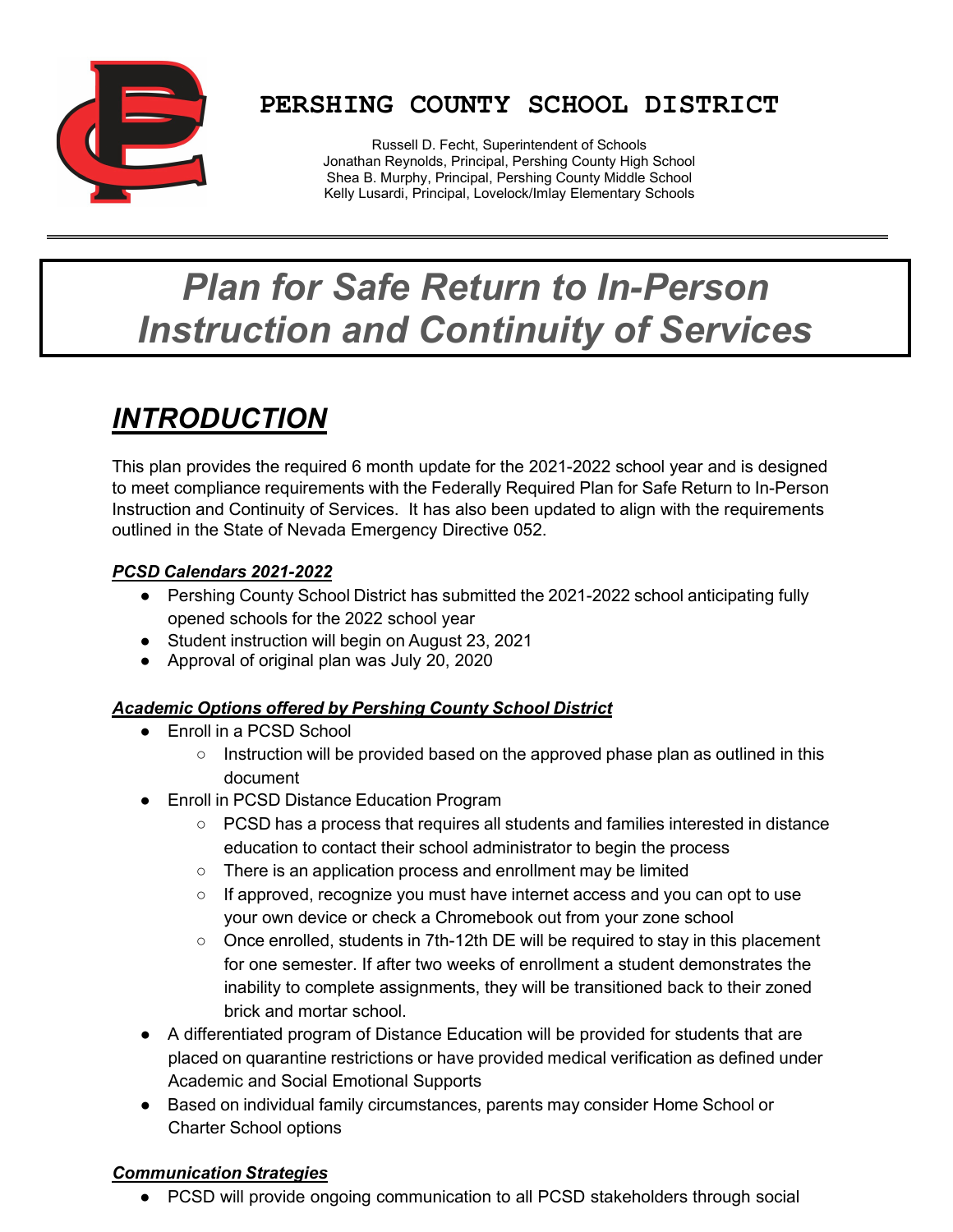media to include Facebook and district/school websites, local newspaper and radio stations and any other forms of communication as deemed appropriate

- It will be important that parents/guardians to update their contact information when it changes so that schools can provide the most recent information
- Superintendent reviews all COVID operating procedures as a standing agenda item at monthly School Board Meetings under the Superintendent Report. These meetings are open to the public
- Superintendent will seek stakeholder and/or community input by calling a meeting or requesting information via survey, no later than the following dates: January 1, 2021, July 1, 2021, January 1, 2022, July 1, 2022

#### *Family Engagement*

- Parents are encouraged to be active participants and learners with their students. Families are encouraged to volunteer in schools and to engage with site administration and staff to address questions and concerns.
- In collaboration with Pershing General Hospital and Lovelock Community Health Clinic, PCSD has provided 2 vaccine clinics for staff and students ages 12 and older.

### **SAFETY**

#### **PPE Strategies and Screening**

#### *PPE Strategies - PCSD is committed to ensuring the health and safety of all students and staff members. To that extent the following procedures will be implemented:*

- Masks will be optional for all students and staff as per Directive 052.
	- Per Directive 052, students and staff may opt to voluntarily wear masks
	- PCSD will have masks available for each staff and student as needed, to include N95 or KN95 masks
	- All students and staff will be offered free COVID-19 testing at their individual school sites through the nurses office.
	- IEP teams will work with the school nurse and/or licensed health care provider and parent/guardian to determine placements and if modifications are necessary
- Face Covering Requirements
	- In accordance with Declaration of Emergency Directive 052, the face covering mandate is Nevada was rescinded for schools, with the exception of school buses
	- Students and staff must comply with the Revised CDC COVID-19 Isolation and Quarantine Guidance dated January 2, 2022
	- $\circ$  If the Local Health Authority declares a school-wide outbreak they "may require the mandatory and immediate use of face coverings for all students and staff in the affected school building"
- Classrooms will be adjusted to provide the greatest amount of spacing between desks and students as possible.
- Enhanced cleaning protocols will be implemented (See below)
	- District will continue to work with local community health director on safety protocols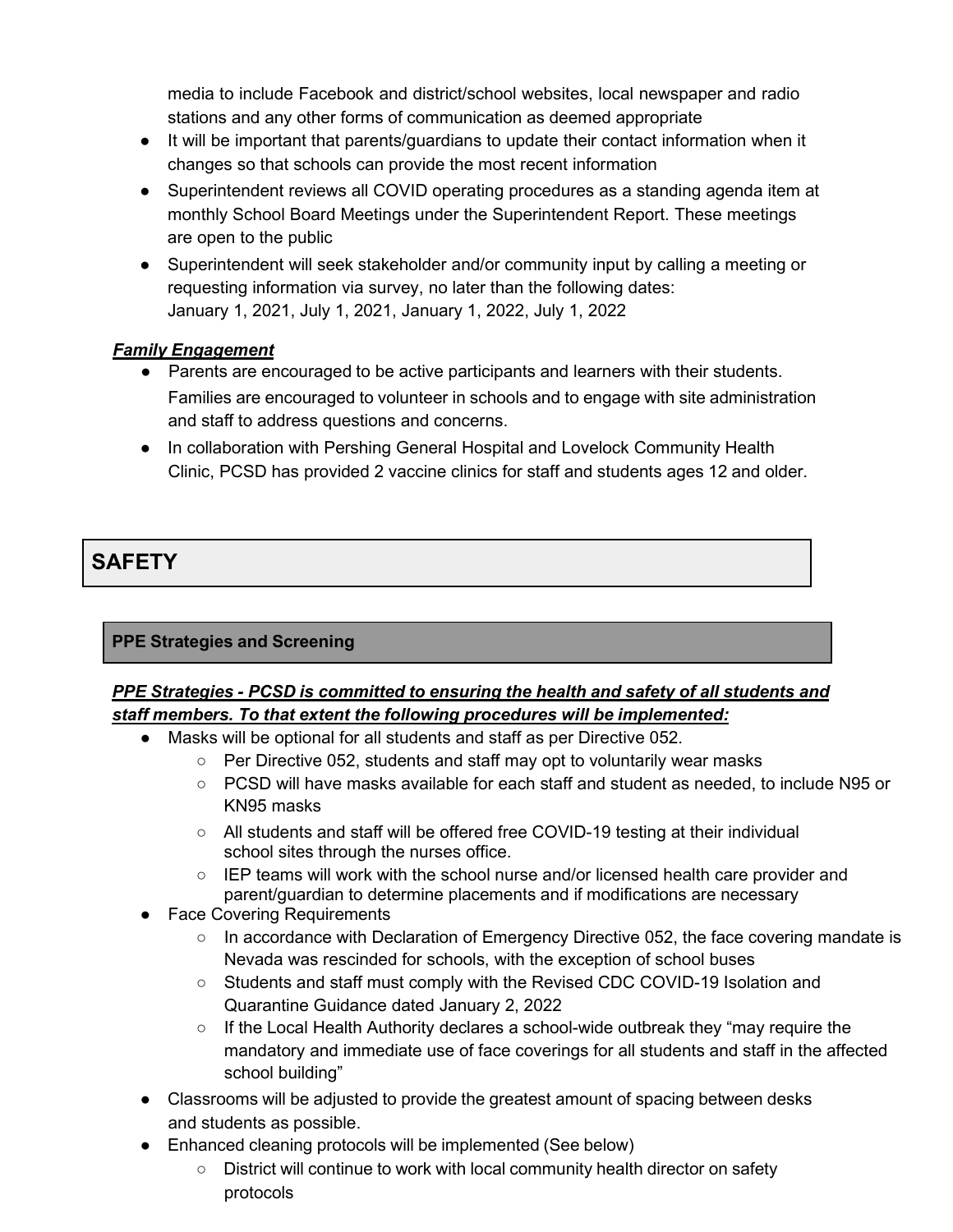- Quarantine and contact tracking requirements remain in effect
- $\circ$  Any person exhibiting flu-like symptoms will be asked to wear a mask until leaving campus
- Each school will identify an isolation location for sick employees or students
- Establish and maintain hand sanitizer dispensers at key locations in the building and require regular hand washing schedules by classroom
- The district will disseminate information regarding community based vaccination opportunities for both staff and students
- Regular COVID-19 Testing Program
- COVID-19 testing is available for all staff and students as arranged through the Chief Administrative Nurse
- Individuals with a positive COVID-19 test result will be asked to follow the "Revised CDC Quarantine and Isolation Guidance"

#### *Student/Family/Staff/Volunteer Self-Screening Procedures*

All students/families/staff shall ask themselves the following questions daily before attending school:

- Since your last day of school have you had any of these symptoms that are not attributable to another condition?
	- $\circ$  Individuals who have symptoms of acute respiratory illness are to notify their school and stay home until they are free of fever and any other symptoms for at least 24 hours, without the use of fever-reducing or other symptom-altering medicines (e.g. cough suppressants). A fever is considered having a temperature of 100.4° F or greater using an oral or touchless thermometer.

Individuals demonstrating any of the symptoms below will be sent home for the safety of all.

- o Fever or Chills
- o Shortness of breath or difficulty breathing
- o Fatigue
- o Nausea, Vomiting or Diarrhea
- o Muscle or Body Aches
- o Headache
- $\circ$  New loss of taste or smell
- Are you ill, or caring for someone who is ill?
	- $\circ$  Individuals who are well but who have a sick family member at home with COVID-19 should stay home unless you have been vaccinated or already been COVID positive
	- $\circ$  In the 10 days before you felt sick, did you:
		- Have contact with someone diagnosed with COVID-19?<br>• Live in or visit a place where COVID-19 is spreading?
		- Live in or visit a place where COVID-19 is spreading?
	- If the answer is YES to any of these questions:
		- o Do not attend school.
		- $\circ$  Contact your school to notify your Individual's need to be absent.
		- o Contact your healthcare provider.
		- $\circ$  If you are able to manage symptoms at home, you may return to school when the following are true:
			- At least 24 hours have passed since recovery- meaning that it has been 24 hours of the individual having no fever (measured temperature of 100.4 F or greater) without the use of medications and an improvement in respiratory symptoms like cough and shortness of breath; **AND**
			- At least 5 days have passed since the individual first displayed symptoms of COVID-19 **OR** It has been at least 24 hours since recovery **AND** a health care provider has certified that the student does not have suspected or confirmed COVID-19.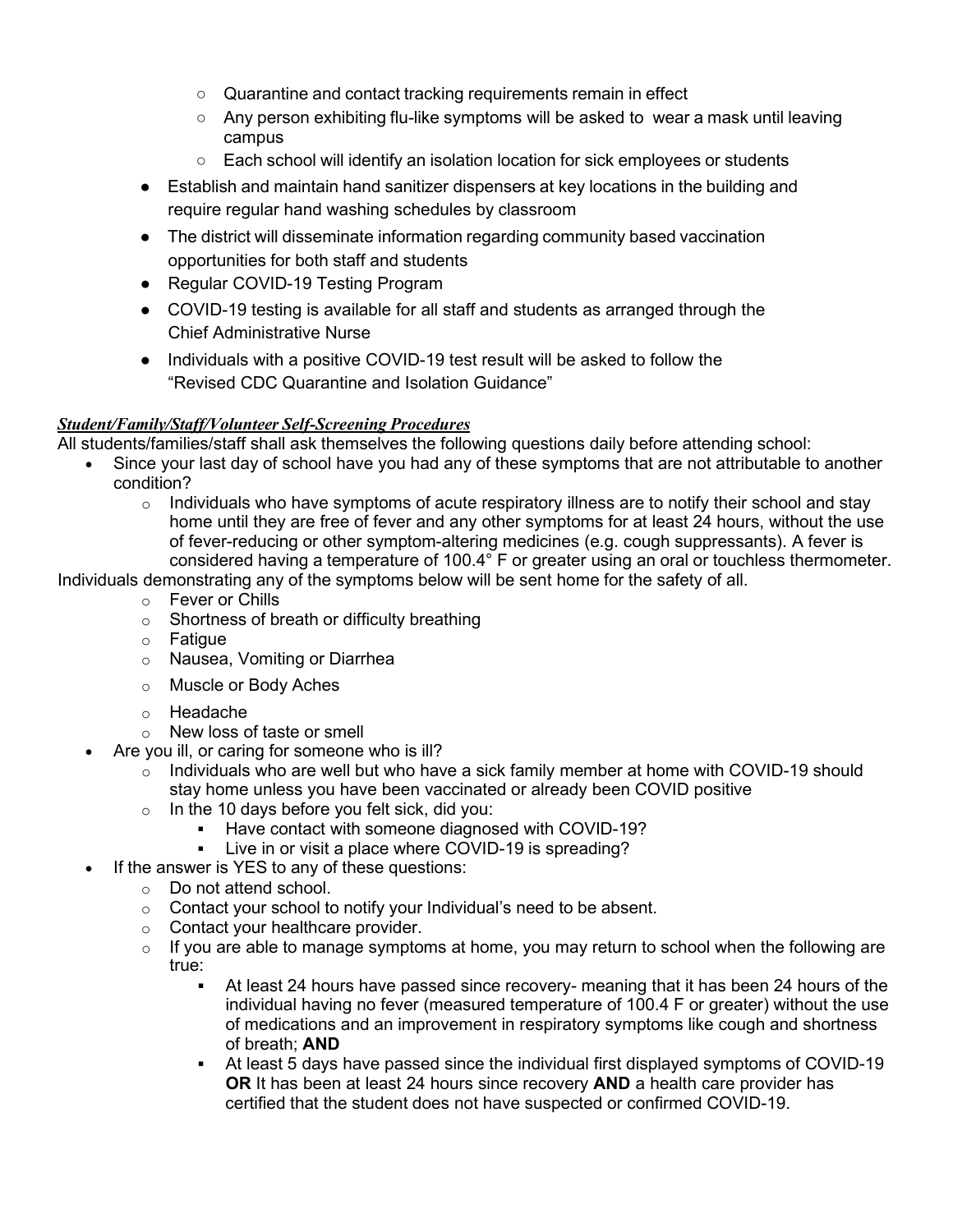#### **Classroom and School Environment**

#### *Classroom Environment*

- Classrooms are scheduled to operate at 100% capacity, distancing provided to the extent possible
- Students and employees trained in and integrate handwashing, respiratory etiquette and mask use to mitigate exposure
- COVID cleaning procedures will be in place daily
	- Disinfect desks, keyboards, and screens at appropriate transitions
	- Custodial employees routinely clean highly touched surfaces in evenings
- Avoid and discourage sharing of food and utensils
- Students and employees use personal water bottles and water bottle filling stations
- Increased exchange rate increases air flow in classrooms

#### *School Environment*

#### **● Office Strategies And Other Non-Instructional Spaces**

- Disinfect surface areas regularly
- Hand sanitizer stations provided in each classroom
- **● Hallways**
	- During transition times students will be asked to follow all safety procedures
	- Increased exchange rate increases air flow in hallways
- **● Bathrooms**
	- Enhanced cleaning protocols in place
- **● Visitors**
	- Limit visitors to parents, preferably by appointment
	- All other visitors must prearrange with the site administrator

#### **Gatherings**

- All school environments at 100% capacity
- **● Nutrition-Cafeteria**
	- Students eating cold lunch are encouraged to bring disposable lunch items
	- Offer regular hot menu served in the cafeteria
	- Use of hand sanitizer at start of all serving lines
	- Encourage online prepayment via Infinite Campus or school office
	- Increased exchange rate increases air flow in cafeteria

#### **● Transportation**

- **○** Transportation resumes for K-12 students
- **○** Buses cleaned following each route
- **○** In accordance with Directive 052, mask requirements remain in effect on school buses

#### ● **Plan Review**

- This plan will be reviewed at a minimum of each 6 months, to include:
	- December 20, 2021
	- February 22, 2022
	- July 17, 2022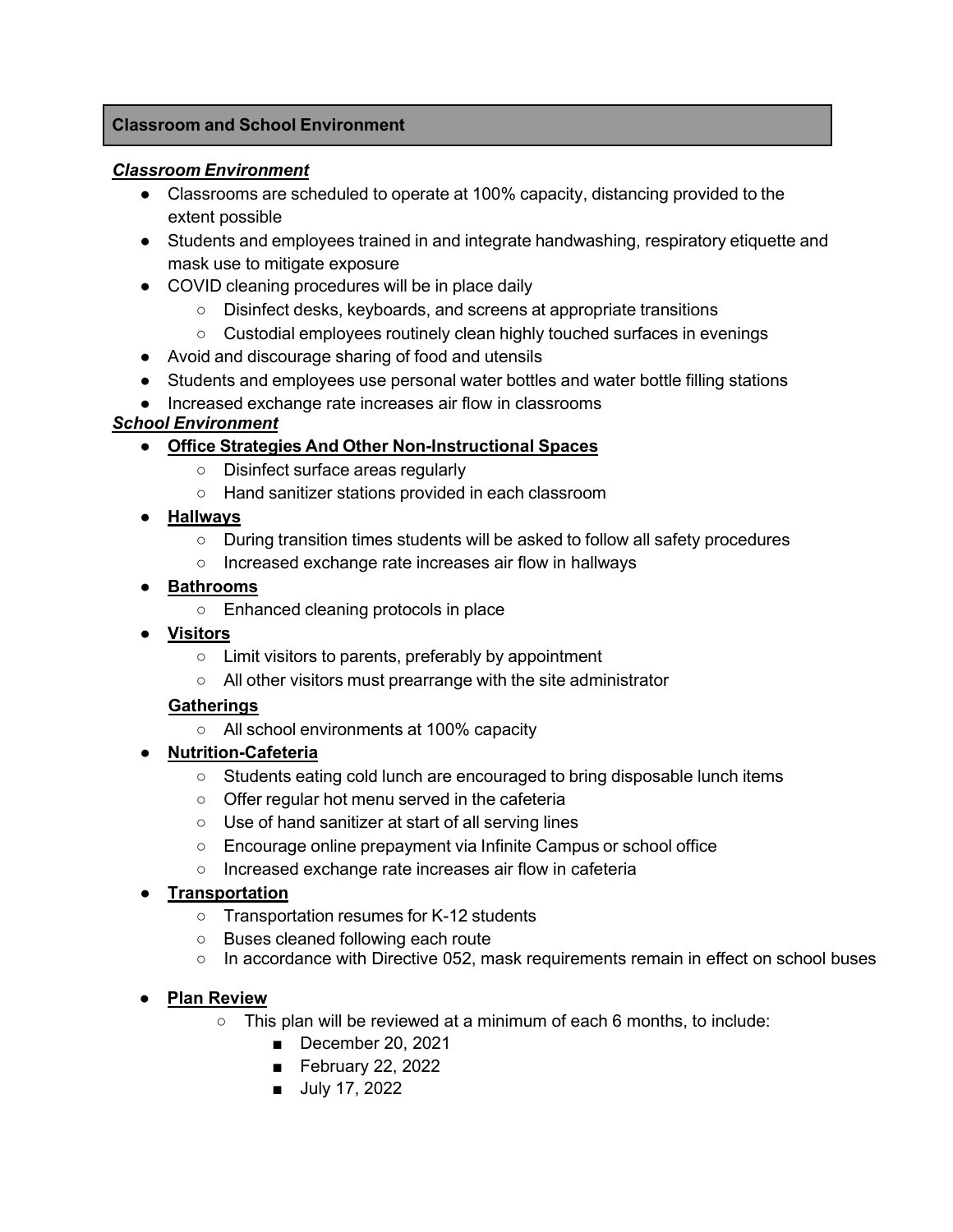## **ACADEMIC and Social Emotional Mental Health - Phase III**

#### **Schedule, Curriculum and Learning Environment**

#### *Schedule*

- Traditional school resumes in which K-12 students attend full day 4 days a week
- PreKindergarten classes will resume at full capacity
- School schedules can be accessed at [www.pershing.k12.nv.us](http://www.hcsdnv.com/)

#### *Curriculum*

- PCSD required curriculum:
	- All instructional employees will utilize PCSD approved curriculum

#### *Learning Environment*

- Conventional grading scale and report card grades assigned
- Attendance operates under normal PCSD procedures

#### **Distance Education**

- PCSD offers a Distance Education program that has been approved by the Nevada Department of Education
- In addition, PCSD will work with individual students and families that may require Distance Education services as defined in the Path Forward Program of Distance Education certification to support students during quarantine or who require supports due to medical recommendation

#### **Social, Emotional and Mental Health Services**

- Mental health services will be provided at each school site through district employed school counselors and social workers
- In addition, PCSD has contracted with external agencies to provide mental health services outside of the traditional school setting
- Utilizing ARP Funds- All mental health services provided by independent contractors and the MTSS (Multi-Tiered System of Support) within the school district, are provided to all students as well as employees of PCSD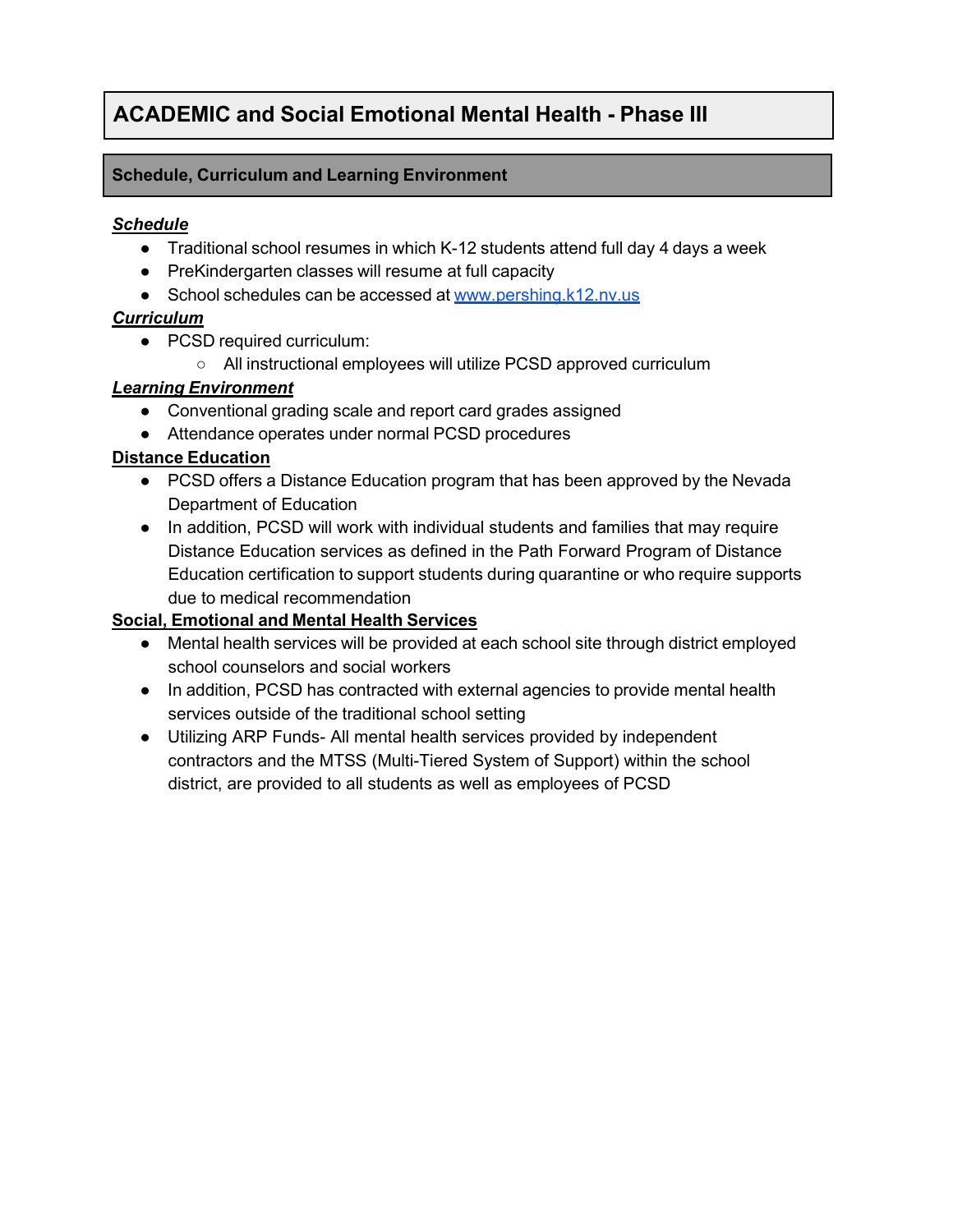## *Path Forward Programs of Distance Education*

### **Distance Education Options**

#### **NDE Approved Plan of Distance Education**

#### *Distance Education Service*

● PCSD offers a program of distance education serving students in Kindergarten through 12th grade

#### **Distance Education for Quarantined and Medically Compromised Students**

#### *Distance Education for Quarantined and Medically Compromised Students*

- Eligible students must be quarantined as defined in district guidance, or have documentation from a medical provider related to a condition that would be compromised by attending school in person
- A program of instruction will be designed based on duration of the quarantine of noted exclusion
- A licensed teacher (or substitute) will attempt to contact each student on a daily basis via electronic communication or telephone. If neither is available, alternative weekly contact will be established.
- Services are designed to accommodate students and each unique needs (EL, IEP, 504, etc)
- Support services by a licensed teacher (or substitute) will be provided during regular school hours
- Meal services will be offered through the district food service department, as provided to all students
- Progress monitoring will be conducted and tracked through the districts Student Information System (SIS)

#### **Nutrition**

#### *Class Celebrations*

● In order to ensure safety of all students and employees, all food contributions must be store purchased and in a sealed bag/container

#### *PCSD Food Service Program*

- PCSD will follow all nutrition safety guidelines for meal prep, meal service and meal environments
- Meal services will be offered for all students, to include students in distance education programs of instruction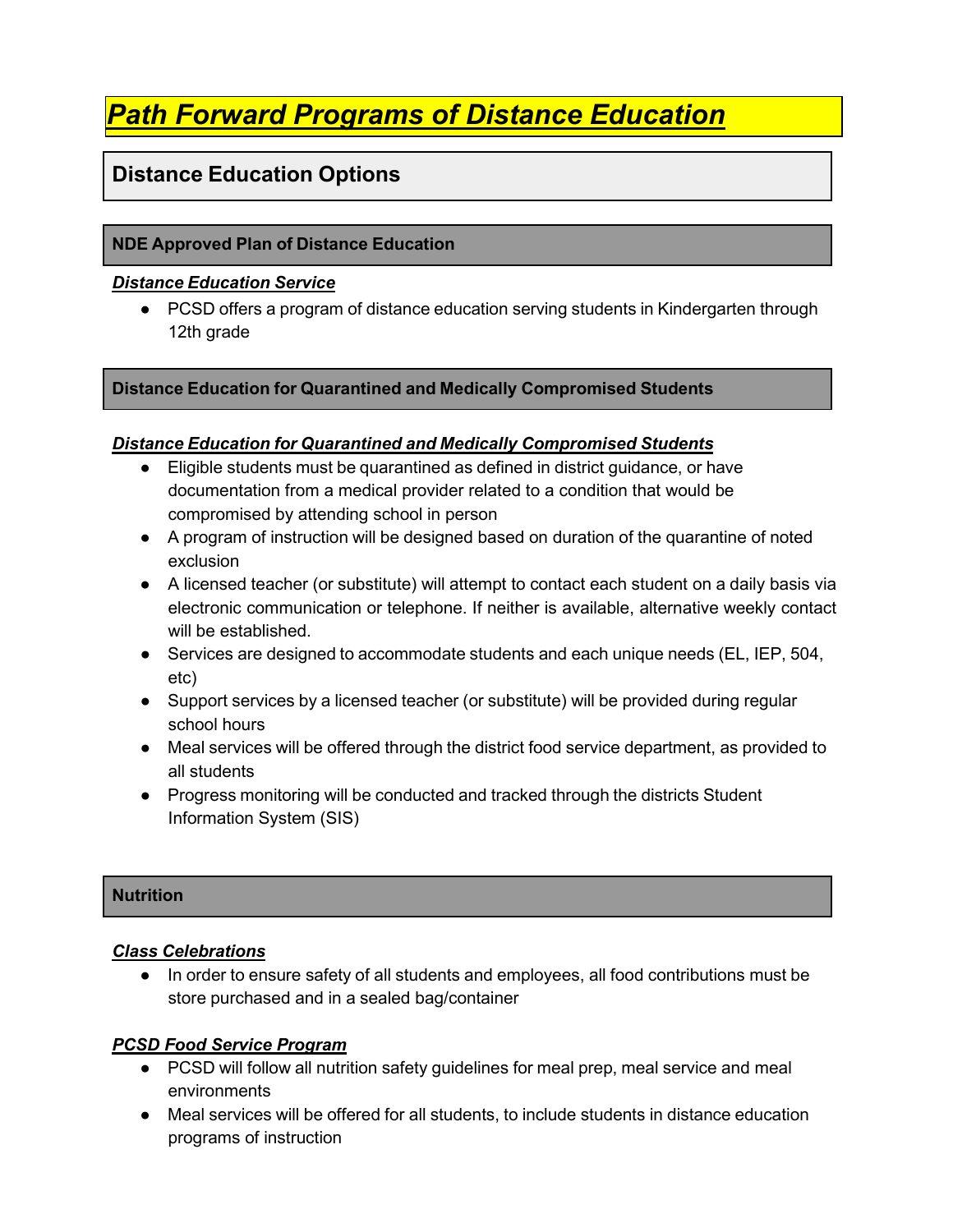#### **SHORT TERM CLOSURE**

In the event that a significant outbreak is confirmed within a PCSD school community, the following procedures will be effective immediately.

#### **School Confirmed Outbreak, Regardless of Community Transmission**

- Identifying and Mitigating a School-Wide Outbreak of COVID-19
	- An outbreak will be defined per the Council of State and Territorial Epidemiologists (CSTE)

"Multiple positive cases comprising at least 10% of students, teachers, or staff within a specified core group AND epidemiologically linked in the school setting or a school-sanctioned extracurricular activity" (CSTE, August 6, 2021)

- The outbreak will be mitigated by following the guidance from the Local Health Authority, which may include the aforementioned face covering mandate
- $\circ$  The outbreak will be monitored and closed under the direction of the Local Health Authority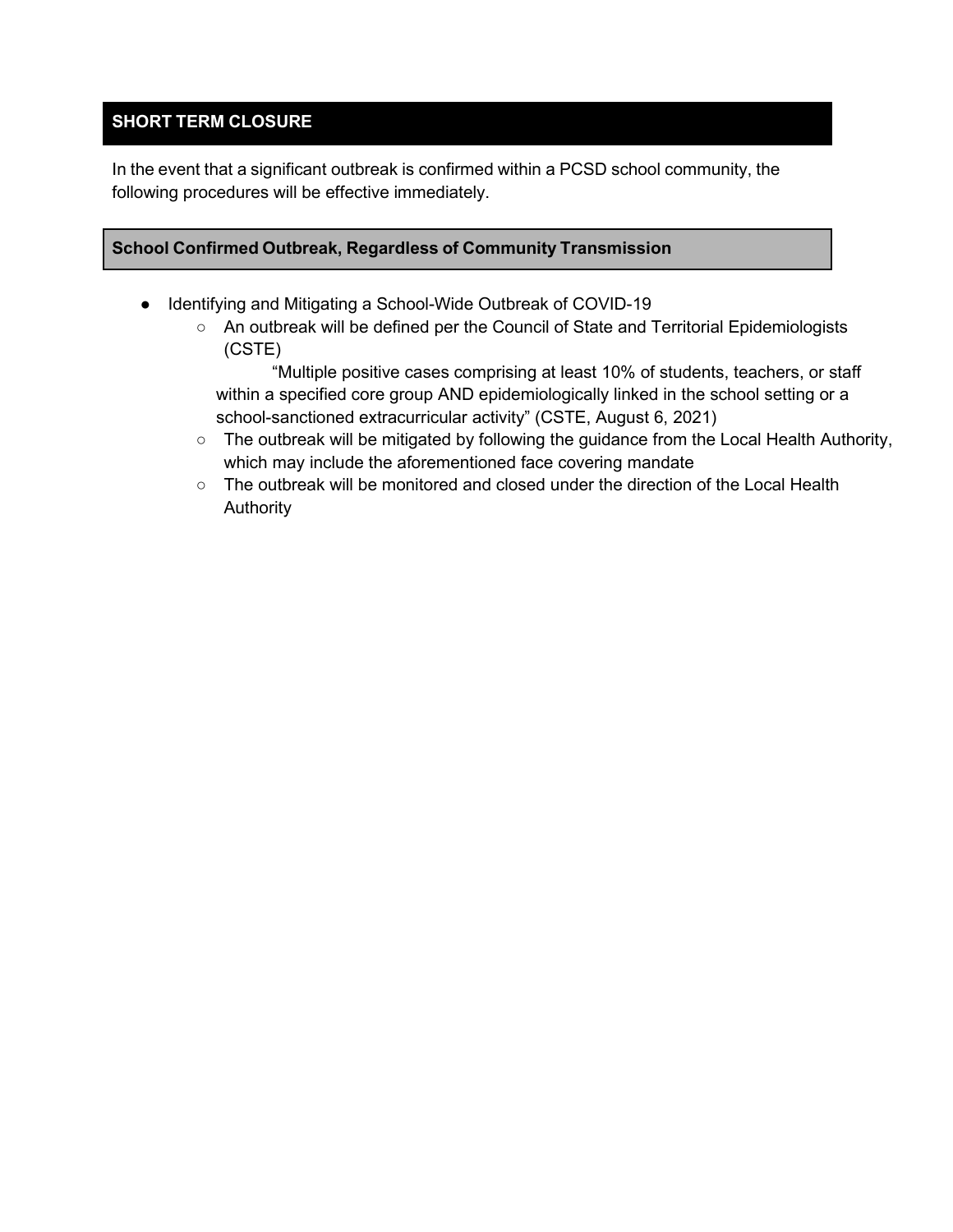## *APPENDIX*

# *PCSD Self Screening Procedures*

#### **SAFETY- Screening**

#### **Student/Parent/Staff Self-Screening Procedures:**

All students/families/staff shall ask themselves the following questions daily before attending school:

- Since your last day of school have you had any of these symptoms that are not attributable to another condition? *Stop the [Spread](https://www.cdc.gov/coronavirus/2019-ncov/downloads/stop-the-spread-of-germs.pdf)*
	- Individuals who have symptoms of acute respiratory illness are to notify their school and stay home until they are free of fever and any other symptoms for at least 24 hours, without the use of fever-reducing or other symptom-altering medicines (e.g. cough suppressants). A fever is considered having a temperature of 100.4° F or greater using an oral or touchless thermometer.
- Individuals demonstrating any of the symptoms below will be sent home for the safety of all. ○ Fever or Chills
	- Shortness of breath or difficulty breathing
	- Fatigue
	- Nausea, Vomiting or Diarrhea
	- Muscle or Body Aches
	- Headache
	- New loss of taste or smell
	- Are you ill, or caring for someone who is ill?
		- Individuals who are well but who have a sick family member at home with COVID-19 should stay home **unless you have been vaccinated or already been COVID positive**.
		- In the 5 days before you felt sick, did you:
			- Have contact with someone diagnosed with COVID-19?
			- Live in or visit a place where COVID-19 is spreading?
	- If the answer is YES to any of these questions:
		- Do not attend school.
		- Contact your school to notify your Individual's need to be absent.
		- Contact your healthcare provider.
		- If you are able to manage symptoms at home, you may return to school when the following are true:
			- At least 24 hours have passed since recovery- meaning that it has been 24 hours of the individual having no fever (measured temperature of 100.4 F or greater) without the use of medications and an improvement in respiratory symptoms like cough and shortness of breath; **AND**
			- At least 5 days have passed since the individual first displayed symptoms of COVID-19 **OR** It has been at least 24 hours since recovery **AND** a health care provider has certified that the student does not have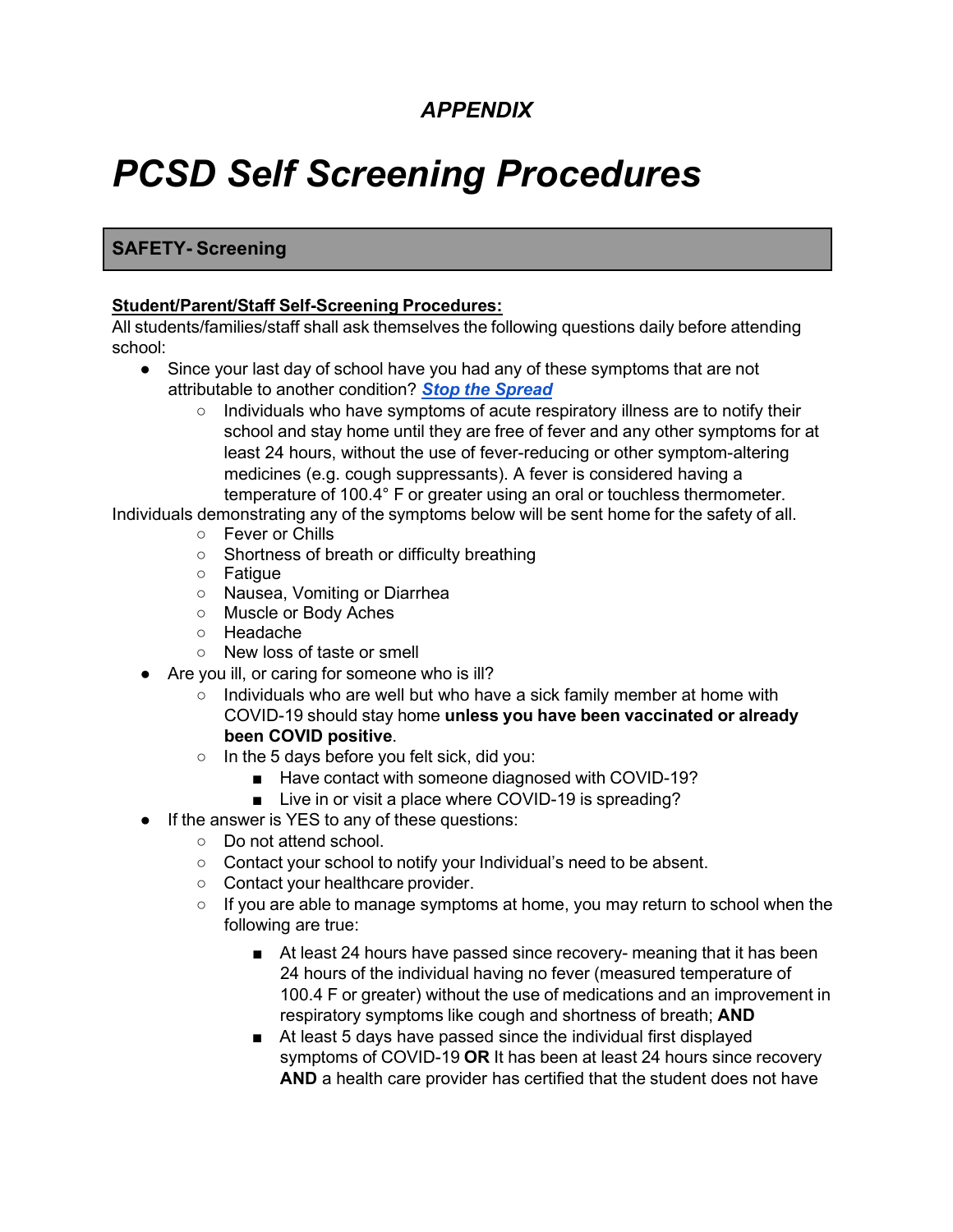suspected or confirmed COVID-19.

- **■ Students in quarantine will be provided instructional materials to continue their academic progression.**
- In the case that a staff member is identified they will leave school campus and not return until the following are true:

#### **AND**

- In the case that a student is identified at school as having a fever of 100.4 or above, the child will be placed in a supervised isolation area and parents/guardians will be required to pick their child up from the school within 30 minutes. Please refer to your child's school plan for pick up location. The student may not return to school until the following are true:
	- At least 24 hours have passed since recovery- meaning that it has been 24 hours of the individual having no fever (measured temperature of 100.4 F or greater) without the use of medications and an improvement in respiratory symptoms like cough and shortness of breath; **AND**
	- At least 5 days have passed since the individual first displayed symptoms of COVID-19 **OR** It has been at least 24 hours since recovery **AND** a health care provider has certified that the student does not have suspected or confirmed COVID-19.

#### **Procedures and Protocols For A Confirmed COVID-19 Case Among Students/Family/Staff:**

#### *Student/Family/Staff Responsibilities:*

- If you have tested positive or have been confirmed to have COVID-19 or are living in a home with someone who has tested positive for COVID-19:
	- Do not attend school **unless you have been vaccinated or already been COVID positive**.
	- Notify your school of the positive test and your student's need to be absent.
	- Individuals who test positive for COVID-19 or who have not been tested but were directed to stay home from school may return to school under the following conditions:
		- At least 24 hours have passed since recovery- meaning that it has been 24 hours of the individual having no fever (measured temperature of 100.4 F or greater) without the use of medications and an improvement in respiratory symptoms like cough and shortness of breath; **AND**
		- At least 5 days have passed since the individual first displayed symptoms of COVID-19 **OR** It has been at least 24 hours since recovery **AND** a health care provider has certified that the student does not have suspected or confirmed COVID-19.

#### *Principal Responsibilities:*

- Notify the Health Assistant that you have a student/staff member who has tested positive for COVID-19. Health Assistant will contact the Chief Nurse.
- In collaboration with Health Assistant and Chief Nurse, assist with Contact Tracing and investigation to determine if the student/staff member contracted COVID-19 at school as needed.
- In collaboration with the Chief Nurse, assist the District with the implementation of the Pandemic Operation Plan For Confirmed Case in School.
- Principal, will notify school community members (staff, students) of their possible